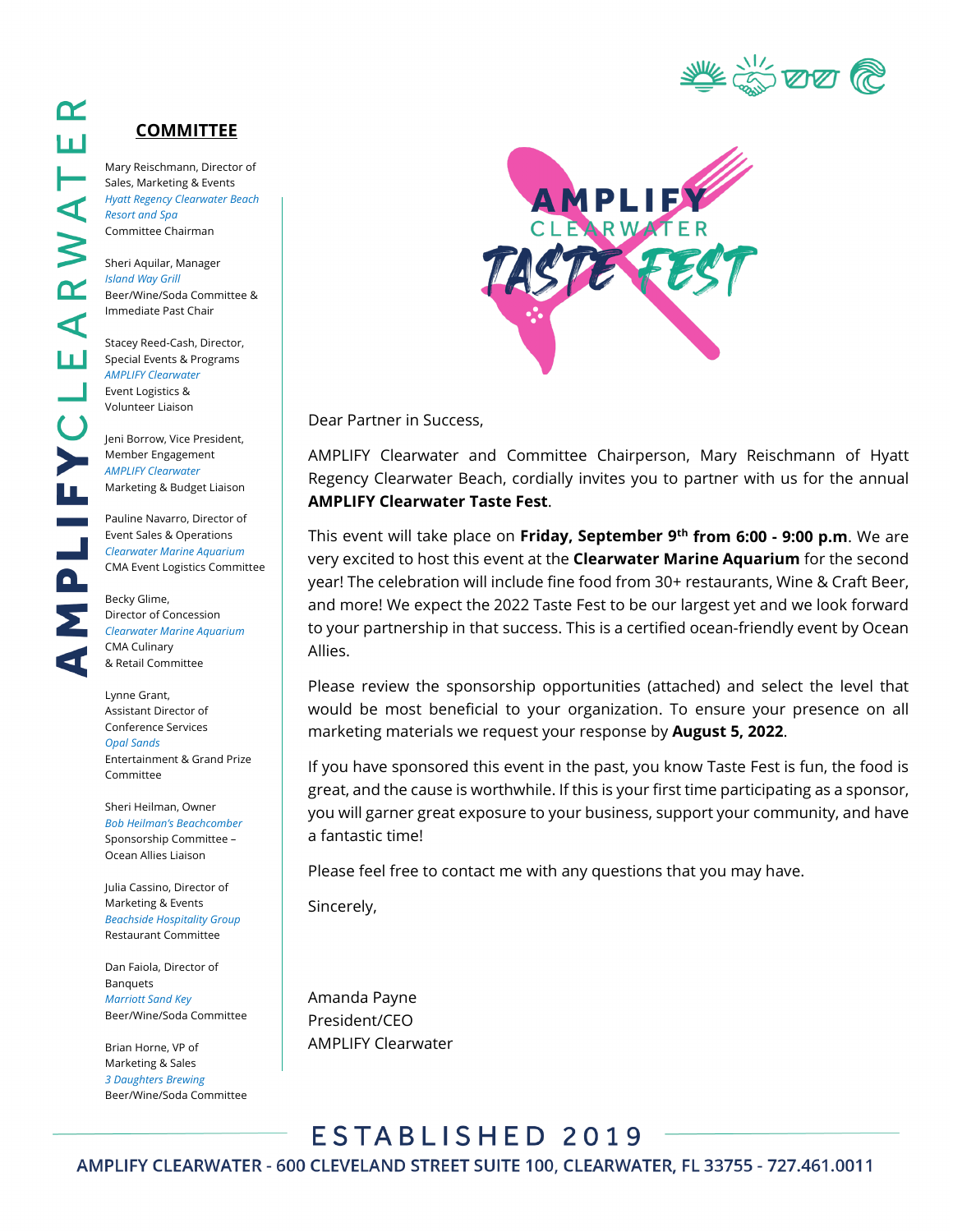

## **Sponsor Participation Levels**

#### **Presenting Sponsor: \$10,000 (1 available)**

Sponsorship Benefits:

- Prominent Recognition as Presenting Sponsor throughout event
- Opportunity to welcome the crowd kicking off the event
- Seat as Judge in Taste Fest Competition
- Tented double booth to display products of choice
- Recognition as Presenting Sponsor on all event banners
- Logo prominently displayed on all collateral and social media materials
- One (1) 60-second video spotlighting presenting sponsor to be used during social media & Marketing efforts
- Recognition in all media outlets promoting the event (print, radio, TV, etc.)
- 15 Premium Admission Tickets to Taste Fest

### **Executive Chef Sponsor: \$7,000 (4 available)**

Sponsorship Benefits:

- Recognition as Executive Chef Sponsor throughout event
- Seat as Judge in Taste Fest Competition
- Recognition as Executive Chef Sponsor on all event banners
- Logo prominently displayed on all collateral and social media materials
- Recognition in all media outlets promoting the event (print, radio, TV, etc.)
- 12 General Admission Tickets to Taste Fest

#### **Chef de Cuisine Sponsor: \$5,000 (6 available)**

Sponsorship Benefits:

- Recognition as Chef de Cuisine Sponsor throughout event
- Recognition as Chef de Cuisine Sponsor on all event banners
- Logo prominently displayed on all collateral and social media materials
- Recognition in all media outlets promoting the event (print, radio, TV, etc.)
- 8 General Admission Tickets to Taste Fest

# ESTABLISHED 2019

AMPLIFY CLEARWATER - 600 CLEVELAND STREET SUITE 100, CLEARWATER, FL 33755 - 727.461.0011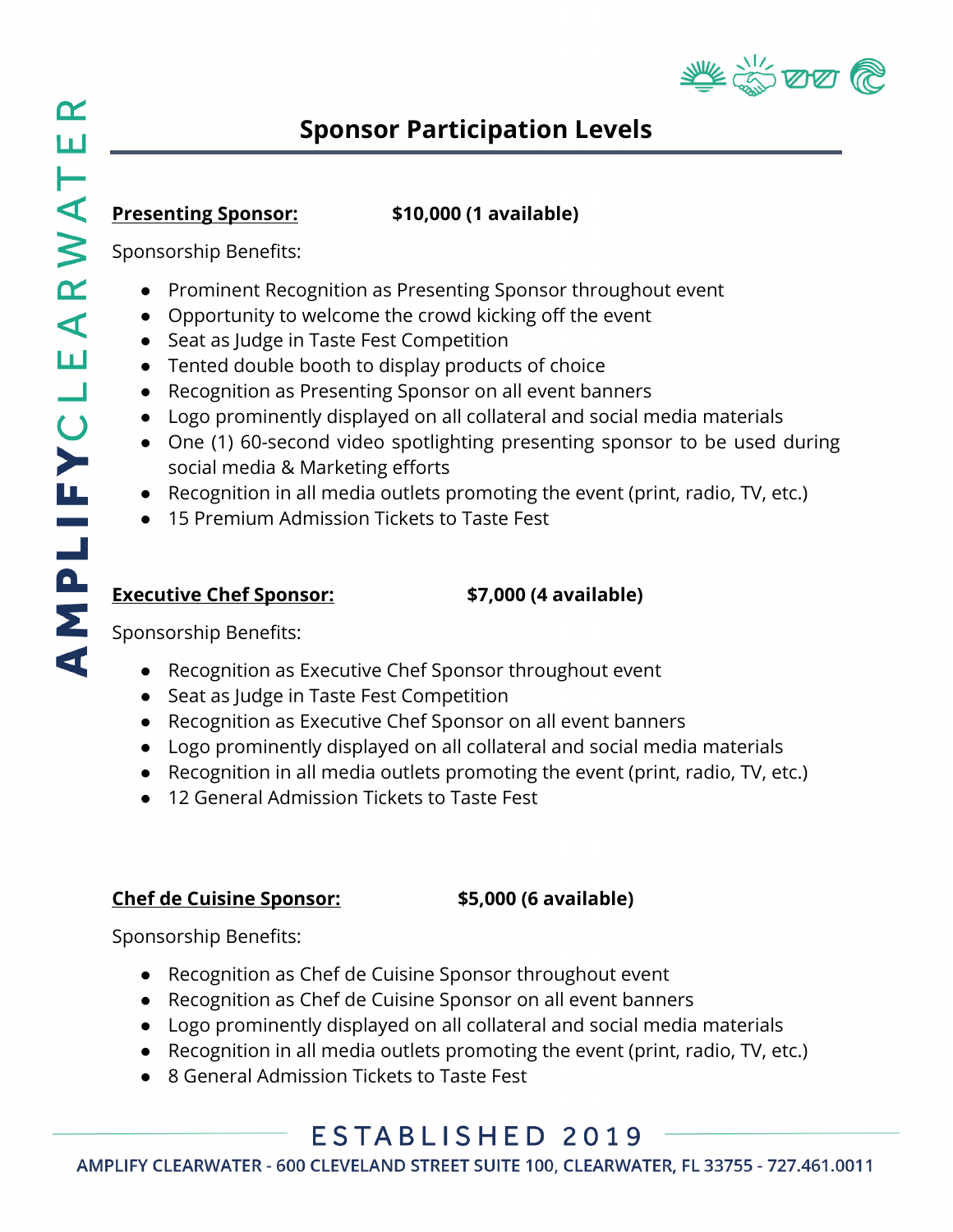

# **Sponsor Participation Levels (cont.)**

#### **Sous Chef Sponsor: \$3,000**

Sponsorship Benefits:

- Recognition as Sous Chef Sponsor throughout event
- Recognition as Sous Chef Sponsor on all event banners
- Listing on all collateral and social media materials
- 6 General Admission Tickets to Taste Fest

#### **Foodie Friends Sponsor: \$1,500**

Sponsorship Benefits:

- Recognition as Foodie Friends Sponsor throughout event
- Listing prominently displayed on all collateral and social media materials
- 4 General Admission Tickets to Taste Fest

#### **Entertainment Sponsor: \$1,000 (3 available)**

Sponsorship Benefits:

- Business logo displayed on a sign located in front of an individual or group entertainment piece with recognition as the Entertainment Provider
- Listing prominently displayed on all collateral and social media materials
- 2 General Admission Tickets to Taste Fest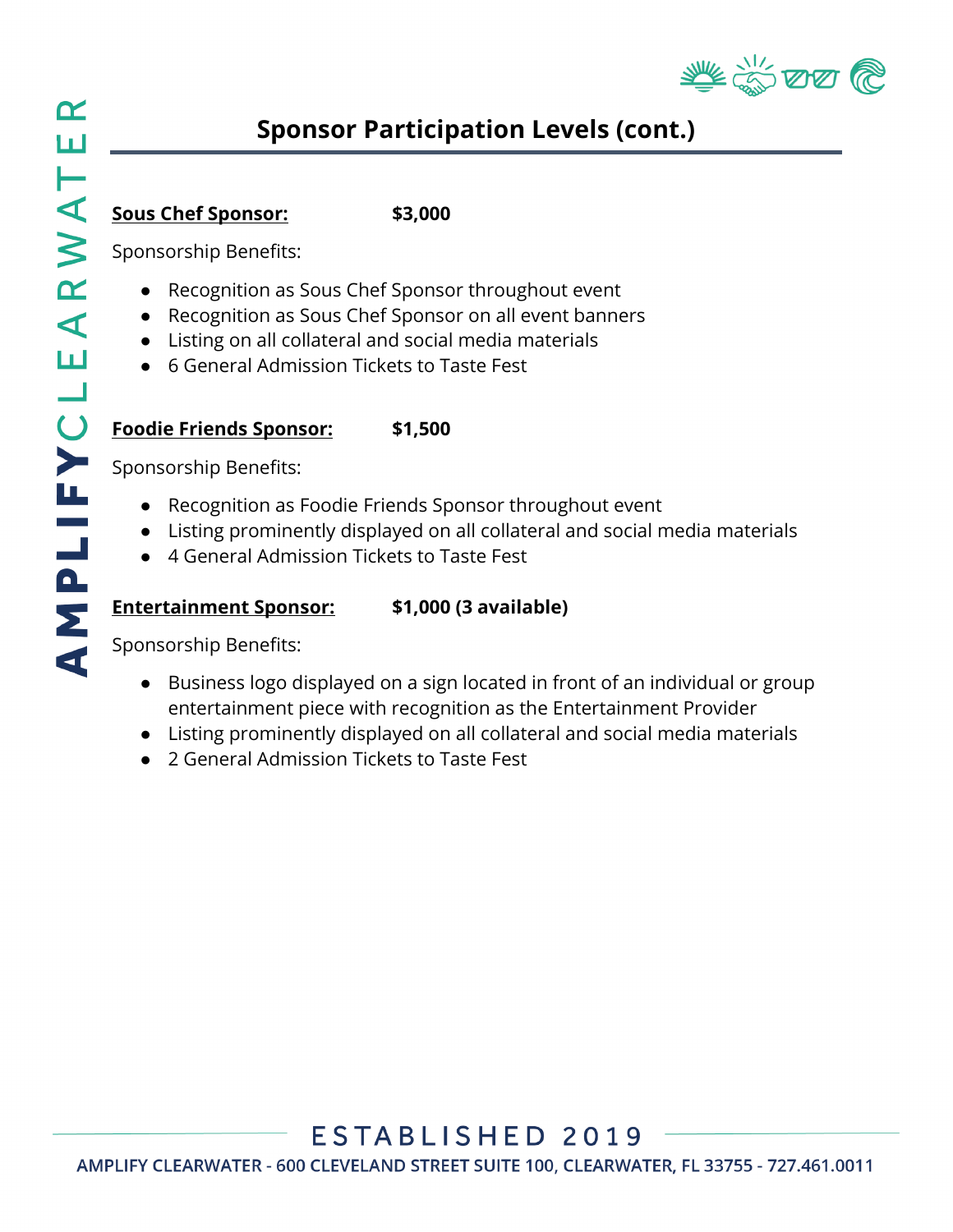

## **Deadlines**

### **TASTE FEST SPONSORSHIP DEADLINE**

#### **Sponsorship Package to be Completed:**

- Sponsorship Form Completely filled out and sent in as soon as possible
- Payment in full Completely filled out and sent in as soon as possible
- **Advertising DEADLINE for promotional materials**: **August 5, 2022**

Upon completion of the package, please email to **jeni@amplifyclearwater.com.** You may also mail completed package to:

**AMPLIFY Clearwater Attn: Jeni Borrow 600 Cleveland Street, Suite 100 Clearwater, FL 33755 Payment Accepted: Cash, Check, Visa, Master Card, American Express**

## **PROMOTIONAL MATERIALS DEADLINE**

• Participation Package and payment must be received by August 5, 2022 to be included in all advertising associated with event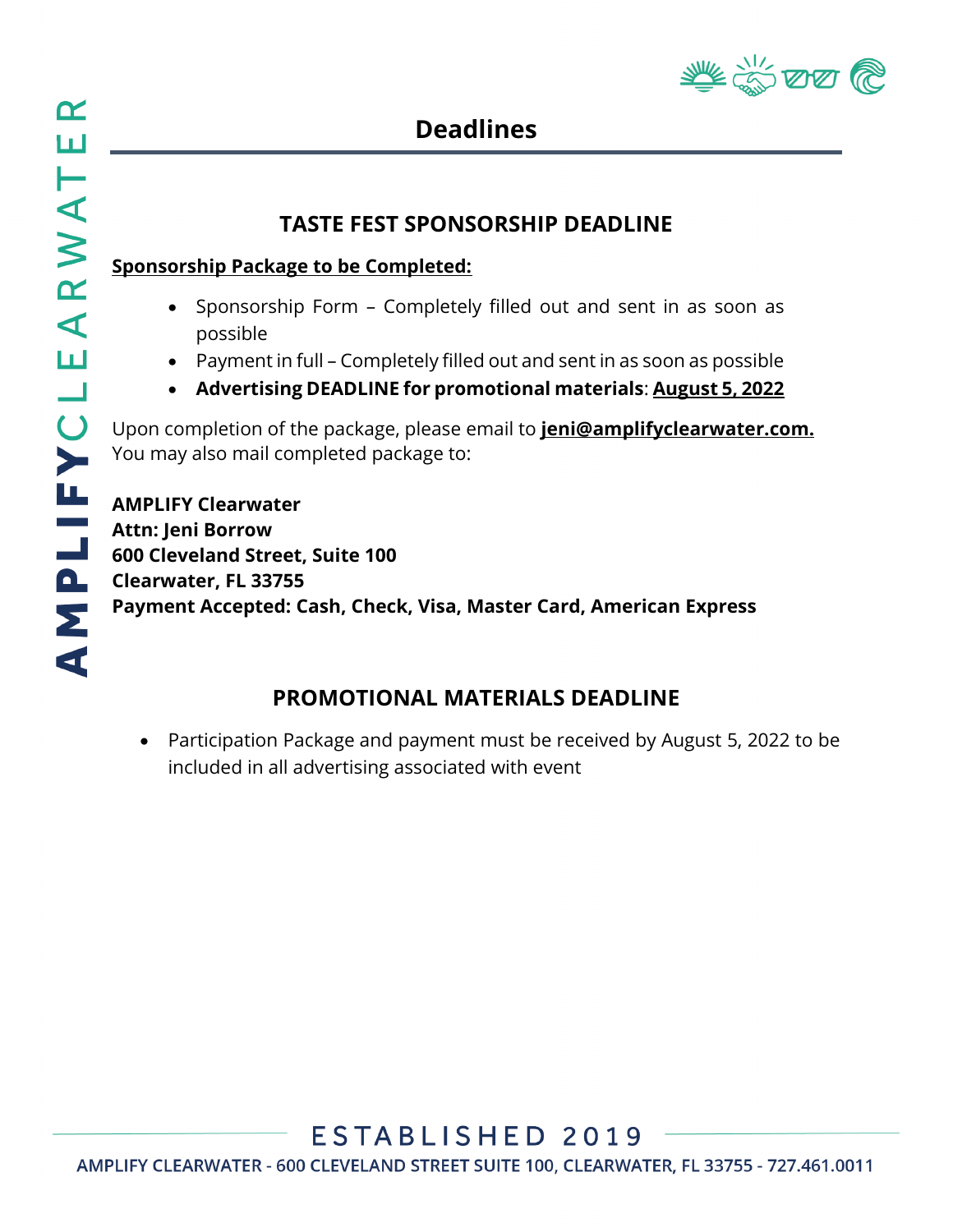

## **Sponsor Participation Form**

| <b>Sponsor Name:</b>            |  |
|---------------------------------|--|
| Contact(s):                     |  |
| <b>Street Address:</b>          |  |
|                                 |  |
| <b>Phone</b><br>Number(s)(best) |  |
| <b>Email Address:</b>           |  |
| <b>Web Address:</b>             |  |

## **Level of Participation:**

| <b>Level</b>    | Commitment | <b>Selected</b> |
|-----------------|------------|-----------------|
| Presenting      | \$10,000   |                 |
| Executive Chef  | \$7,000    |                 |
| Chef de Cuisine | \$5,000    |                 |
| Sous Chef       | \$3,000    |                 |
| Foodie Friends  | \$1,500    |                 |
| Entertainment   | \$1,000    |                 |

ESTABLISHED 2019 AMPLIFY CLEARWATER - 600 CLEVELAND STREET SUITE 100, CLEARWATER, FL 33755 - 727.461.0011